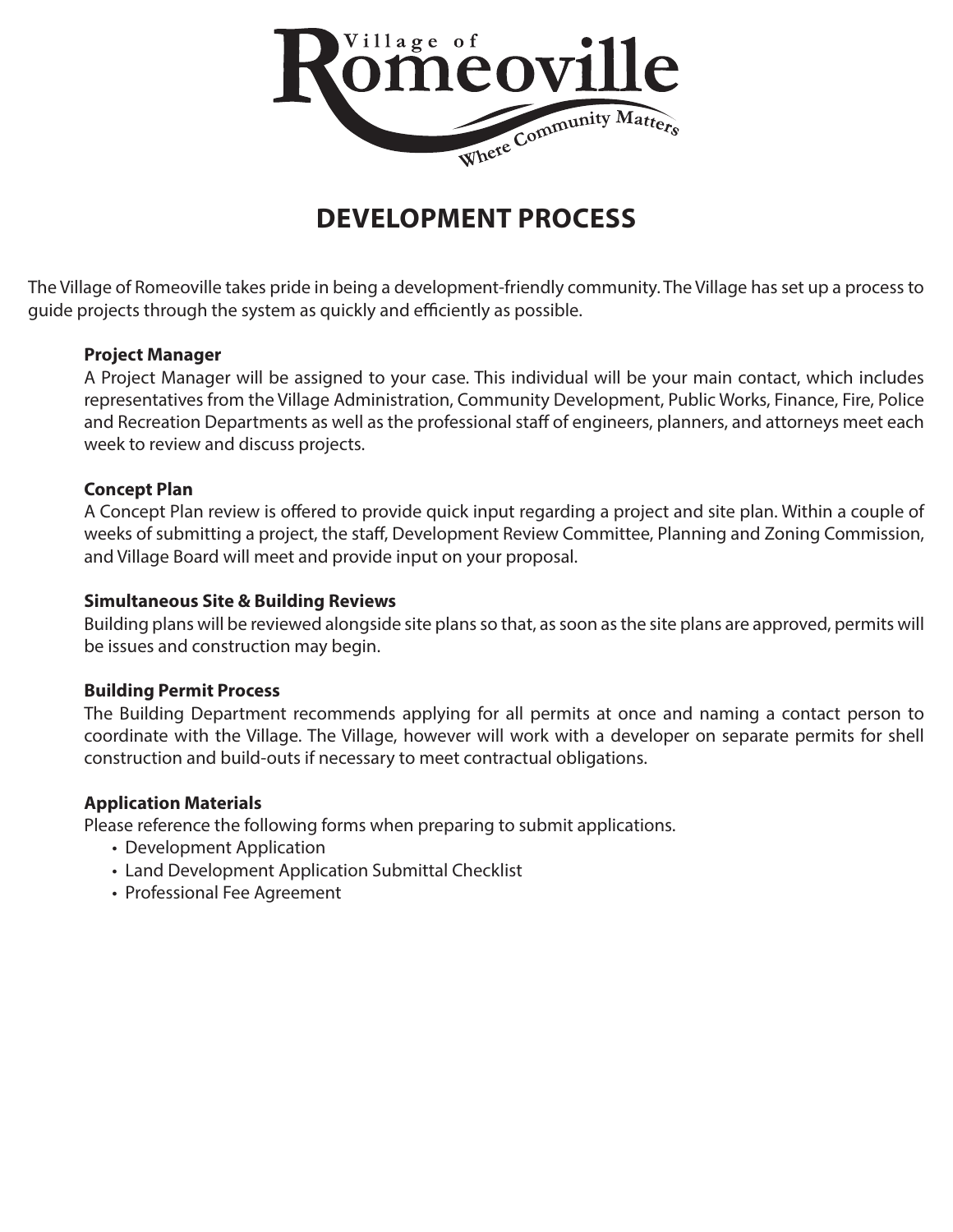| <b>Building Fees</b>                                                                |                                                                                                                                                                                                                     |  |  |  |  |  |
|-------------------------------------------------------------------------------------|---------------------------------------------------------------------------------------------------------------------------------------------------------------------------------------------------------------------|--|--|--|--|--|
| Permit - New<br>Residential                                                         | The greater of \$1,250 or the computed permit fee utilizing the most<br>recently published ICC Building Valuation Data Table, multiplied by<br>a regional cost modifier of 1.05 and a permit fee modifier of .0075, |  |  |  |  |  |
| Permit - New-                                                                       | Commercial/Industrial constructionincluding remodel/build-out:                                                                                                                                                      |  |  |  |  |  |
| Non-                                                                                | The greater of \$5,000 or the computed permit fee utilizing the most                                                                                                                                                |  |  |  |  |  |
| Residential,                                                                        | recently published ICC Building Valuation Data Table, multiplied by                                                                                                                                                 |  |  |  |  |  |
| Including                                                                           | a regional cost modifier of 1.05 and a permit fee modifier of .0075,                                                                                                                                                |  |  |  |  |  |
| expansions                                                                          | respectively.                                                                                                                                                                                                       |  |  |  |  |  |
| Commercial/                                                                         | $3/4" = $300, 1" = $375, 11/2" = $600,$                                                                                                                                                                             |  |  |  |  |  |
| <b>Industrial RFP</b>                                                               | $2" = $775, 3" = $1,700, 4" = $2,400$                                                                                                                                                                               |  |  |  |  |  |
| Water                                                                               | $3/4" = $325, 1" = $400, 11/2" = $650,$                                                                                                                                                                             |  |  |  |  |  |
| <b>Backflow</b>                                                                     | $2" = $775, 3" = $1,850, 4" = $2,600$                                                                                                                                                                               |  |  |  |  |  |
| Construction<br>Plan Review -<br>Residential                                        | Residential: \$500/Unit<br>Condominiums/Apartments: \$500/Unit<br>Clubhouses: \$1,000<br>Accessory Structures: \$50<br>Building Additions: \$50                                                                     |  |  |  |  |  |
| Construction<br>Plan Review -<br>Non-                                               | In-House Review: \$0.16/sqft; Minimum \$1,200<br>Consultant Review: Consultant fee + \$200 Admin. Processing fee                                                                                                    |  |  |  |  |  |
| Water Tap-<br>On fees                                                               | Residential: \$4,000 Condominium/Apartment: \$440/P.E., minimum<br>\$4,000 Commercial/Industrial Construction: \$440/P.E., minimum<br>\$4,000                                                                       |  |  |  |  |  |
| Sewer Tap-On<br>Fees                                                                | Residential: \$4,000 Condominium/Apartment: \$440/P.E., minimum<br>\$4,000 Commercial/Industrial Construction: \$440/P.E., minimum<br>\$4,000                                                                       |  |  |  |  |  |
| <b>Water Meter</b>                                                                  | $3/4$ " = \$300, 1" = \$425, 1 1/2" = \$575,                                                                                                                                                                        |  |  |  |  |  |
|                                                                                     | 2"(compound)= \$675, 3"(compound)= \$1,725,                                                                                                                                                                         |  |  |  |  |  |
|                                                                                     | $4''(compound) = $2,775$                                                                                                                                                                                            |  |  |  |  |  |
| Plumbing                                                                            | New Residential: 15% of Building Fee                                                                                                                                                                                |  |  |  |  |  |
|                                                                                     | Non-Residential: \$500                                                                                                                                                                                              |  |  |  |  |  |
| Electrical                                                                          | New Residential: 15% of Building Fee                                                                                                                                                                                |  |  |  |  |  |
|                                                                                     | Non-Residential: \$500                                                                                                                                                                                              |  |  |  |  |  |
| <b>HVAC</b>                                                                         | New Residential: 15% of Building Fee                                                                                                                                                                                |  |  |  |  |  |
|                                                                                     | Non-Residential: \$500<br>\$75                                                                                                                                                                                      |  |  |  |  |  |
| Elevator<br>Racking                                                                 | Multiply total cost of the racking system by .0045,                                                                                                                                                                 |  |  |  |  |  |
| Systems                                                                             | minimum of \$250                                                                                                                                                                                                    |  |  |  |  |  |
| This page provides a summary of the fees. Please refer to the Village of Romeoville |                                                                                                                                                                                                                     |  |  |  |  |  |
| Code of Ordinances - Chapter 43 for a list of all applicable fees.                  |                                                                                                                                                                                                                     |  |  |  |  |  |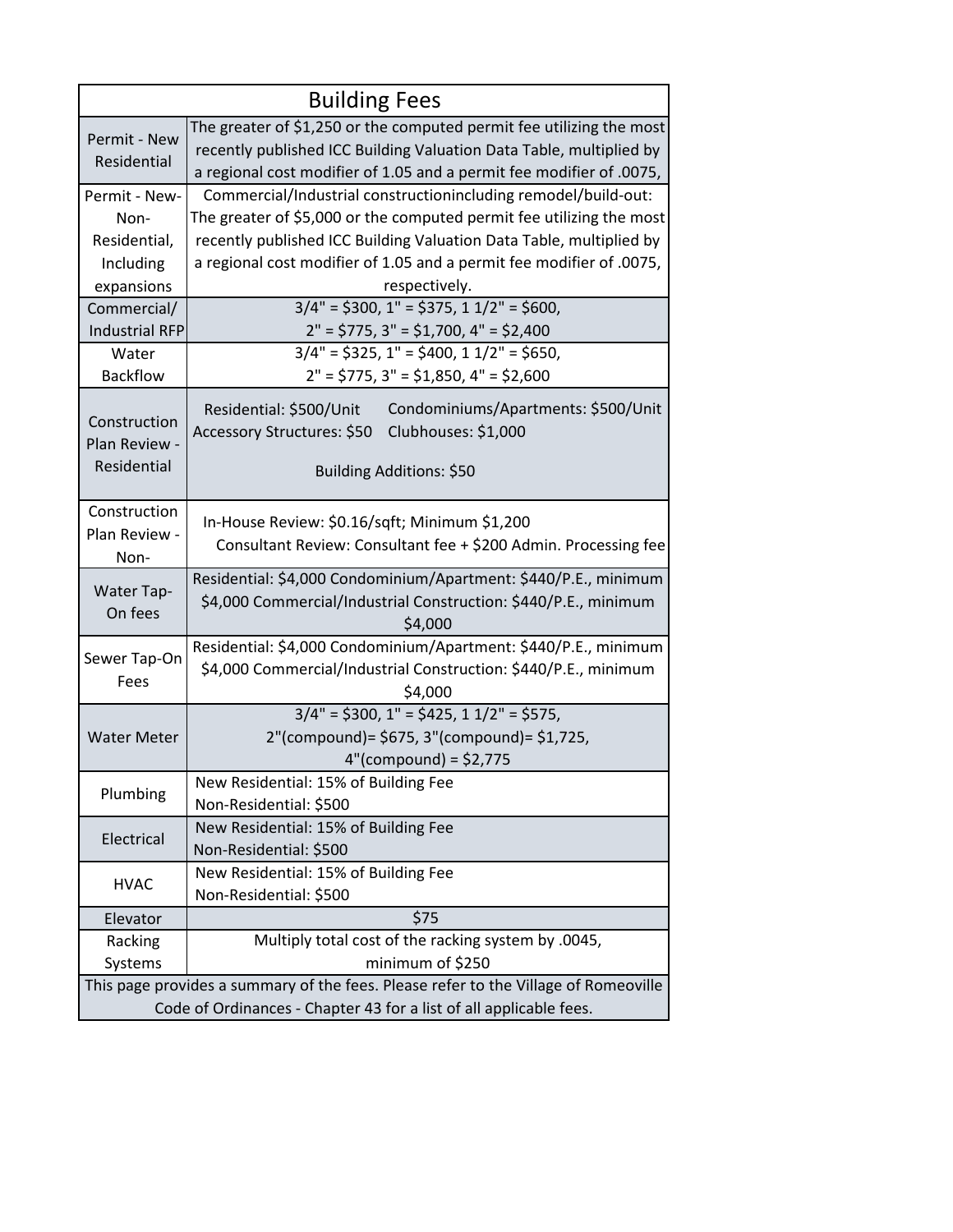| <b>Planning &amp; Zoning Fees</b>  |                                                                                                            |                                                                                        |                                                                                               |                                                                                                                                                                                  |  |  |
|------------------------------------|------------------------------------------------------------------------------------------------------------|----------------------------------------------------------------------------------------|-----------------------------------------------------------------------------------------------|----------------------------------------------------------------------------------------------------------------------------------------------------------------------------------|--|--|
| Annexation<br>Agreements           | As per Village's Professional Service Agreement                                                            |                                                                                        |                                                                                               |                                                                                                                                                                                  |  |  |
| Annexation & Zoning                | \$200 / acre, minimum \$2,000                                                                              |                                                                                        |                                                                                               |                                                                                                                                                                                  |  |  |
|                                    | Less than 10 acres                                                                                         |                                                                                        | 10 - 70 Acres                                                                                 |                                                                                                                                                                                  |  |  |
| Concept Plan                       | \$500 (First Review)<br>\$250                                                                              |                                                                                        | \$750 (First Review)                                                                          |                                                                                                                                                                                  |  |  |
|                                    | (Subsequent)                                                                                               |                                                                                        |                                                                                               | \$250 (Subsequent)                                                                                                                                                               |  |  |
| Rezoning                           |                                                                                                            |                                                                                        | $$1,000 + Notice$                                                                             |                                                                                                                                                                                  |  |  |
| <b>Special Use Permit</b>          | $$1,000 + Notice$                                                                                          |                                                                                        |                                                                                               |                                                                                                                                                                                  |  |  |
|                                    | Less than 10 acres                                                                                         | 10 - 70 Acres                                                                          |                                                                                               | Over 70 Acres                                                                                                                                                                    |  |  |
| <b>Planned Unit</b><br>Development | Non Residential \$2,500<br>+ notices (Max 3<br>reviews) \$1,000<br>(Subsequent reviews)                    | Non Residential \$4,000<br>+ notices (Max 3 reviews<br>\$1,500 (Subsequent<br>reviews) |                                                                                               | Non Residential \$6,000<br>+ notices (Max 3<br>reviews) \$2,500<br>(Subsequent reviews)                                                                                          |  |  |
| (General or Final)                 | <b>Residential</b><br>notices (max 3 reviews)<br>\$1,000 (Subsequent<br>reviews)                           | \$2,500 Residential<br>reviews)                                                        | notices (max 3 reviews)<br>\$1,500 (Subsequent                                                | \$4,000 Residential<br>\$6,000<br>+ \$50 per dwelling unit + + \$50 per dwelling unit + + \$50 per dwelling unit +<br>notices (max 3 reviews)<br>\$2,500 (Subsequent<br>reviews) |  |  |
| Site Plan                          | Less than 10 acres<br>\$1,500 (For 3 reviews)<br>\$750 (Subsequent                                         |                                                                                        | 10 - 70 Acres<br>\$2,500 (For 3 reviews)<br>\$1,000 (Subsequent<br><b>Not Required If PUD</b> | Over 70 Acres<br>\$3,500 (For 3 reviews)<br>\$1,500 (Subsequent                                                                                                                  |  |  |
| Landscape Plan                     | Less than 10 acres<br>\$750 (For 3 reviews)<br>\$325<br>(Subsequent Reviews)<br><b>Not Required If PUD</b> |                                                                                        | 10 Acres or Larger<br>\$1,000 (For 3 reviews)<br>\$500 (Subsequent Reviews)                   |                                                                                                                                                                                  |  |  |
|                                    | Out of Romeoville - 6% of<br>In Romeoville - 4.5% of engineering                                           |                                                                                        |                                                                                               |                                                                                                                                                                                  |  |  |
| <b>Engineering Plan</b>            | improvement cost estimate (Upon<br>Application, 3% of proposed cost is<br>due)                             |                                                                                        | engineering improvement cost<br>estimate (Upon Application, 3% of<br>proposed cost is due)    |                                                                                                                                                                                  |  |  |
| Plat (Preliminary or<br>Final)     | Non Residential \$100 per acre;<br>\$1,000 minimum                                                         |                                                                                        | Residential \$100 per acre + \$30 per<br>dwelling unit; \$1,000 minimum                       |                                                                                                                                                                                  |  |  |
| <b>Zoning Variance</b>             | Single Family - \$150 + notices                                                                            |                                                                                        | Other - $$1,000 + \text{notices}$                                                             |                                                                                                                                                                                  |  |  |